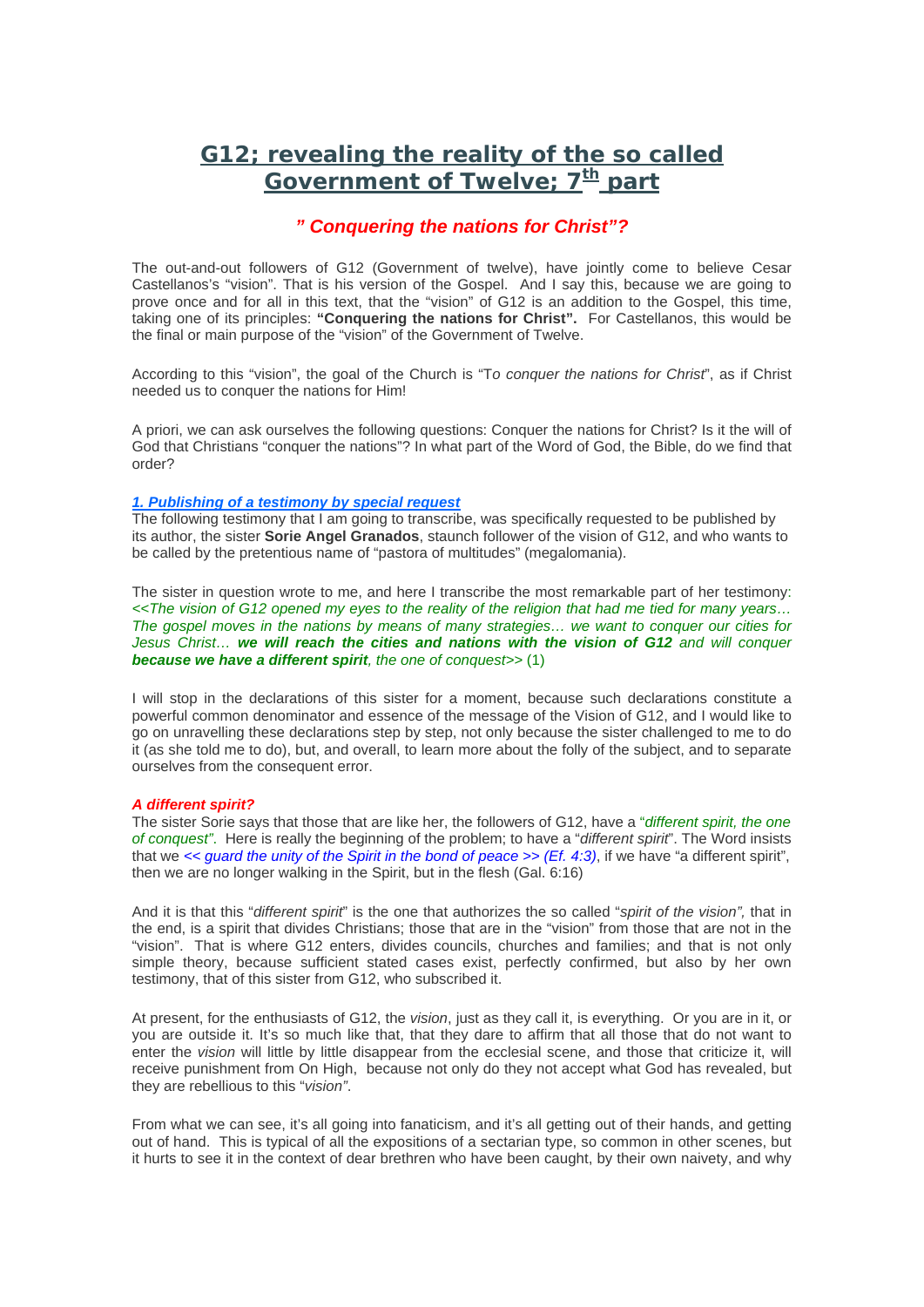not say it? by the insufficient knowledge of Scriptures, or perhaps by the lack of fondness for them, lending a bigger ear and attention to the supposed revelations and dreams of some "illuminated", rather than to the very Word of God. So it could be the case of the Sister Sorie who in plain language testified: "*The vision of G12 opened my eyes to the reality of the religion that had me tied for many years…" (2)* What experience with the Lord did the sister have before entering G12, for saying that?

The great tragedy of all this, is that many dear brothers and fellow servants, have placed "all their eggs in one basket of the number twelve". And when I say everything, I mean **everything**, even up to their very faith in Jesus Christ and his work. One day "they were re-baptized" in the *vision¸* and in the *"power of the vision"* of G12, and then, in that moment, entered in a very subtle dynamic, but absolutely opposed to the simplistic truth and Spirit of the true Gospel of Jesus Christ.

#### *The Gospel subject to strategies?*

On the other hand, it is not certain that the Gospel of our Lord Jesus Christ "*moves throughout the nations through many strategies*", understanding for that reason, that one of them would be G12. Let us see:

**1º)** According to Castellanos, G12 is not a simple strategy, but the *"concept that God"* (3) he says, gave him on *"Colombian beaches"* with his family on vacation (4). Castellanos expresses it in this way: *"G12 has been raised by God to share with you the secrets of the vision that God has entrusted to us"* (5). According to him, Castellanos goes on: *"The model of twelve (G12) is very jealous, or it is taken either in its totality, or not at all, there is no middle ground"* (6); so sister Sorie is saying something different from the teaching of her praised leaders.

*(Translator's comment – Just to make it clear – The sister Sorie says it is one of many strategies, Castellanos says it is the vision of God to either take or leave)* 

**2º)** According to the same Word of God, which is immutable (changeless), the Gospel does not move through the nations through any strategy, but by Christians full of the Holy Spirit: *<<As it is written: How beautiful are the feet of them that preach the gospel of peace, and bring glad tidings of good things(news)" (Rom 10:15) AKJV* 

Jesus did not give us any strategy; he gave us His Word and His Spirit (Acts 1:8). This is much more powerful and effective than any "strategy" of men.

#### *Speaking without knowledge*

It is necessary to say that the problem of many Christians, above all of the Pentecostal and Charismatic type, (and this servant of yours, is Pentecostal, and practices the gifts or charismas of the Spirit) is that they create and they use presumably Biblical words, expressions and concepts, but they are not (Biblical). They learn them in endless typically Ecumenical and Dominionism conferences and congresses, from false teachers of the Word (Math. 24:24), through "Christian" mass media etc. etc. and start to believe that it is (according to) the pure doctrine of our Lord Jesus Christ. That happens to them, or it happens to us, because, among other reasons, because we (often) lack Biblical preparation, or what is the same, we (often) lack sufficient knowledge of the Word of God.

For this reason, I insist on telling them to go to their Bible, and that they try to find in it, in particular in the New Testament, something relative to **"***conquering the nations for Christ***"**. If they find it, then I will retract.

#### *What does to conquer mean?*

And despite this, the defender of the "vision" of G12, Cesar Castellanos, expresses it in the following way, in plain language: *<<That which God has given us is a vision to reach whole nations, to conquer the world for Christ>>* (7)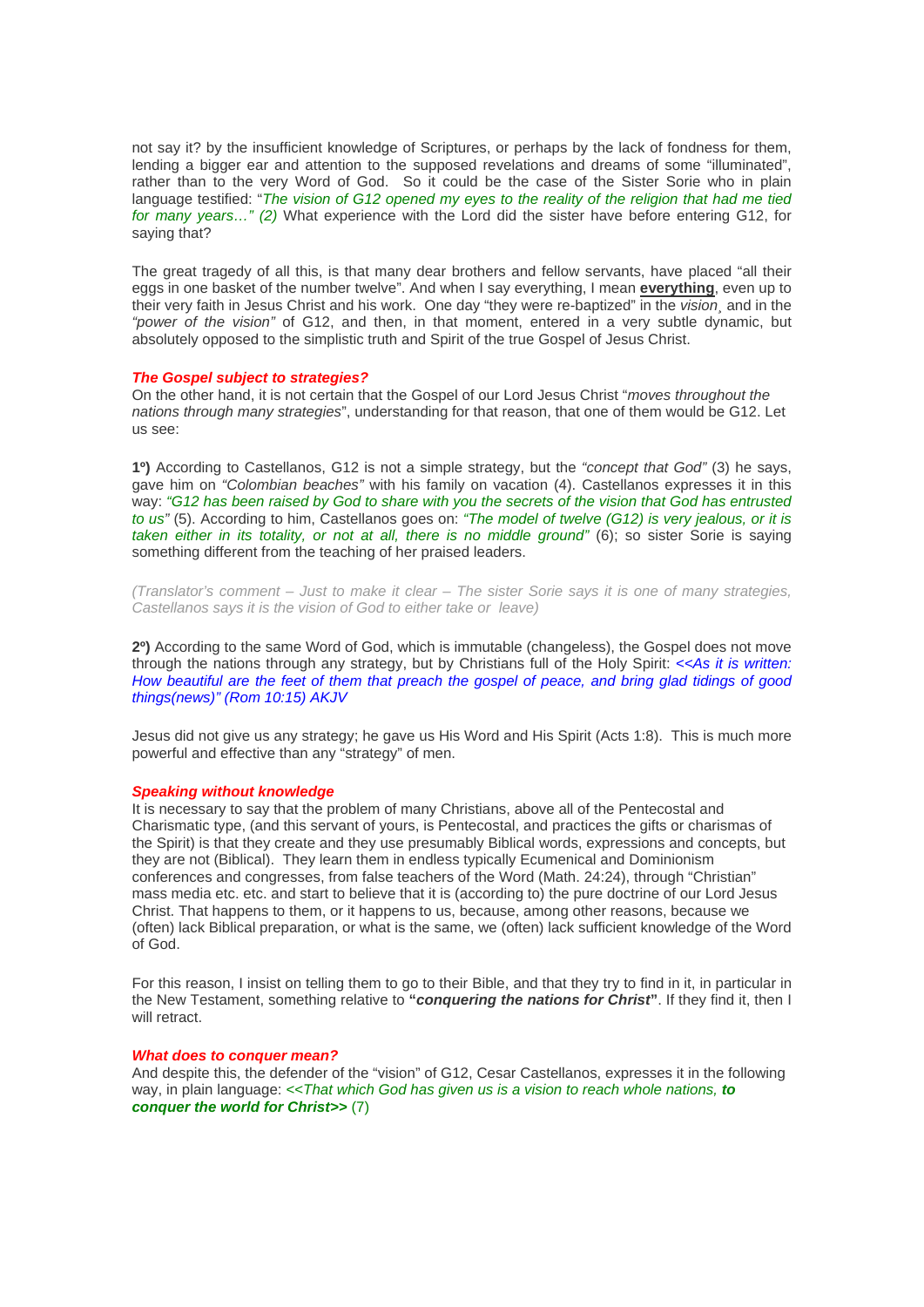But let's go part by part. Let us begin to understand what "to conquer" means, a term that a priori sounds so triumphant and optimistic.

If we go to the dictionary, the verb to conquer means: *"To acquire a kingdom, province, city etc by force of arms."* That is the first meaning. It is what Napoleon, Hitler, and the Crusaders tried to do. Second, it is: *"To gain one's will"*. That is what the forgers of destructive sects, among others are trying to do. (8)



The Bible clearly teaches us that we do not fight against flesh and blood (Eph. 6:12); that is to say, that we Christians are not called to acquire anything of this world by force (of arms). We cannot even ever force anybody against his will. Therefore, the term "conquer", brothers, is not valid, it is not even scriptural. Therefore, God could never have given this to Castellanos, or to anybody.

Despite that, this is what the "vision" of Castellanos is trying to achieve, and the Dominionists in general, and that their unwary (incautious) followers come to believe: "To conquer the nations"; that is to say, "*To acquire by force* (they say by spiritual arms, and we will speak in a while about that) the *kingdoms of this world".*

### *The difference between the O.T and the N.T.*

The Lord gave Israel the Land they must possess, the Promised Land. As it was God who gave it to his people, in that Old Testament dispensation, His people, through Joshua, could and had to conquer it, as it is and as we understand it in the Word, and as it therefore became. Lamentably, this is the example that G12 displays and presents, among others, to deduce that the Church must "also conquer the nations", but it is a crass error. That is none other than *Dominionism* (\*).

(\*) (*Dominionism is post-millennial and militant eschatology, which teaches that the only way the world can be rescued (saved), must be through temporary and tangible power previously seized by the Church (Kingdom) for the Church (Kingdom). Only after this (has happened) and in this way in which the world has been rescued (saved), can it then, in any case say, (now you can) return Lord Jesus*)

In this present dispensation. God is not giving the Earth (literally) to the Church. The Word is very clear when it says that our citizenship is in heaven, and that we are foreigners and travellers here (Phil. 3:20; 1 Peter 2:11; Acts. 11:8 -10; 1 Jn. 5:19, etc.) "To conquer the nations", is no more than an addition to the Word of the Gospel, and everything that is added in this sense, according to the same Word (of God), is anathema, that is to say, cursed (see Galatians. 1:8, 9).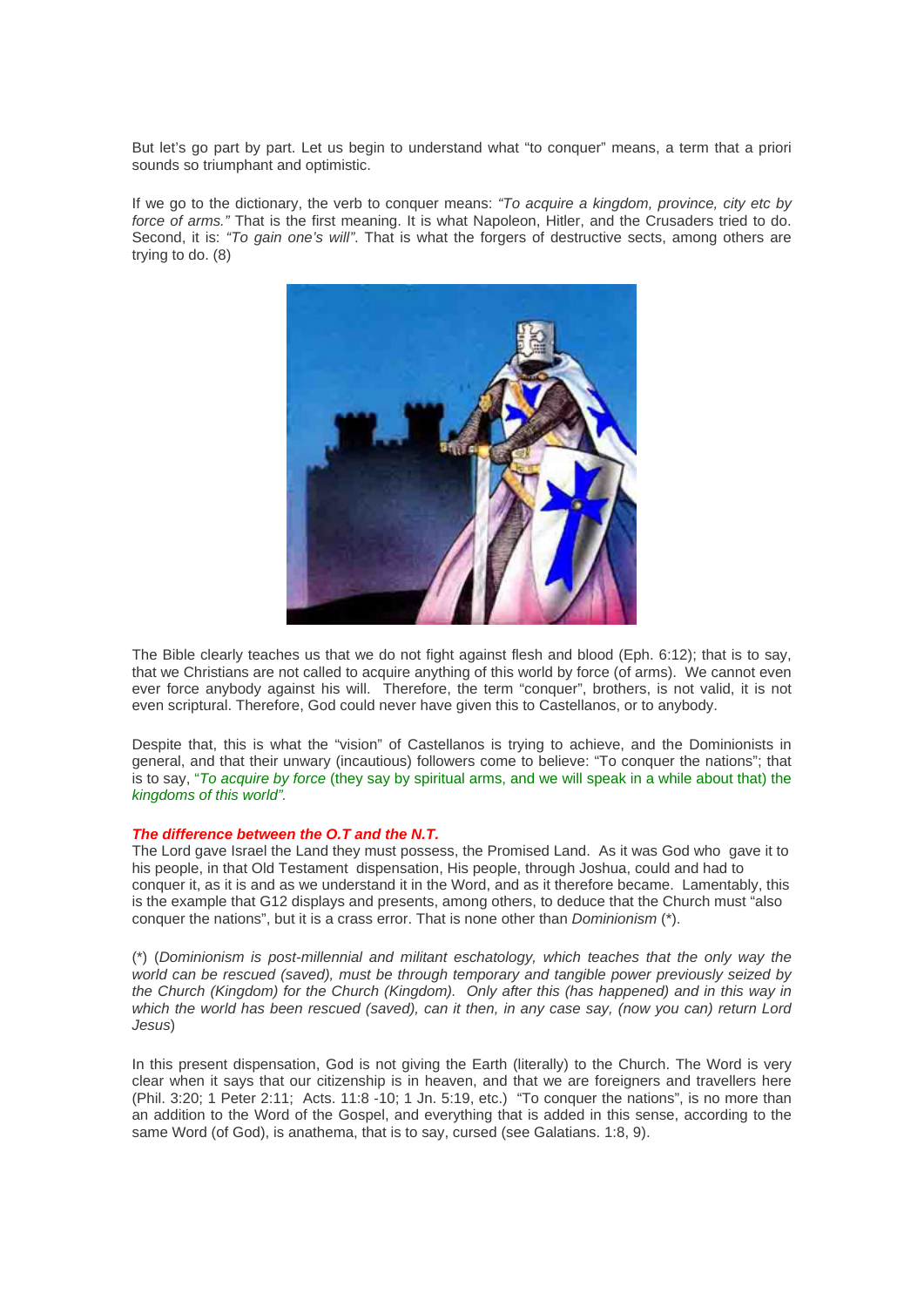Christ did not call his apostles "to conquer" the nations for Him, but to be **witnesses** for him. He himself taught them in the following way:

*<<but you will receive power, when the Holy Spirit has come on you; and you will be my witnesses in Jerusalem, and in all Judea, and Samaria, and to the ends of the Earth >> (Acts. 1:8) the* Holy Spirit has already come to stay, and his power is in the holy remnant.

In this order of things, neither has the Lord called His Church "to conquer" the people. We must remember that the term "to conquer" also means: *"To gain one's will"*. We, the Christians, cannot put ourselves over the will of others. If therefore we did, we would not be acting in a different way to the demons and the Satanists; that is to say, looking to control and to dominate.

Therefore, the term "to conquer the nations for Christ", in anyone of its meanings, is not only absent from the apostolic revelation, but is absolutely opposite to it. And nevertheless, remembering the declaration of Castellanos, which always insists on the same thing: *<<That which God has given us is a vision to reach whole nations, to also conquer the world for Christ>>* (9) Remember that the same 'saying' is repeated by the followers of their "vision".

And if the Domionist and conquering character hasn't come across sufficiently clearly, similar to that of the crusades, soldiers not of Christ, but of the Roman Pope, let's look at the following declaration of Castellanos: "The principle of the twelve **......... is a special Biblical strategy to conquer the entire nations" (10)** 

I'm sorry, Cesar, but it is not Biblical, it's Roman Catholic. This has always been the dream of the Vatican: To conquer the entire nations; as they did in South America, the majority and with sadness I say it, through us, the Spanish.

But Castellanos insists: "Only those of us who have acquired the privilege of being called sons of God by faith in Jesus Christ **can aspire to win entire nations." (11) Brothers! Where in the Bible did our Lord Jesus or any of his disciples teach this? It's a false Domionist lie.**

And he carries on by saying: "The ends of the earth are destined for the people of God, **it's time to go in and possess them, to conquer them for Christ" (12)** 

Yes, it is certain the people of God **will** possess the land (up to the ends of the earth) (Psalm 37:22) but, Is it now when the church must "enter to possess", as Castellanos assures us? The answer is a very big **NO!** And "Conquering for Christ" even less. In fact it's the opposite, as written in Psalm 2: 7-9 – It's (God) the Father who will give (God) the Son the nations as an inheritance and as His possession, the ends of the earth, and not the church. The Church, can give nothing to Christ, but the contrary.

Let's look at the Psalm in question: "He said to me "**You are my Son**, today I have become your Father. Ask of me, **and I will make the nations your inheritance, and the ends of the earth your possession.** You will rule them with an iron sceptre; you will dash them to pieces like pottery." (Psalm 2:7-9) Don't they realise the false teaching of Castellanos?

This is the reason why I said that the problem we have, is that we don't know the Scriptures well, and neither do we know the prophetic fulfilment.

*2. Conquer the nations with Spiritual Weapons?*

It's absurd to think that as Christians, we are going to do the same as the false Christians, the Crusaders, or the soldiers of the inquisition, that intended to conquer whole kingdoms with forged arms, and put them at the feet of the Roman Pontiff of the day. This I know.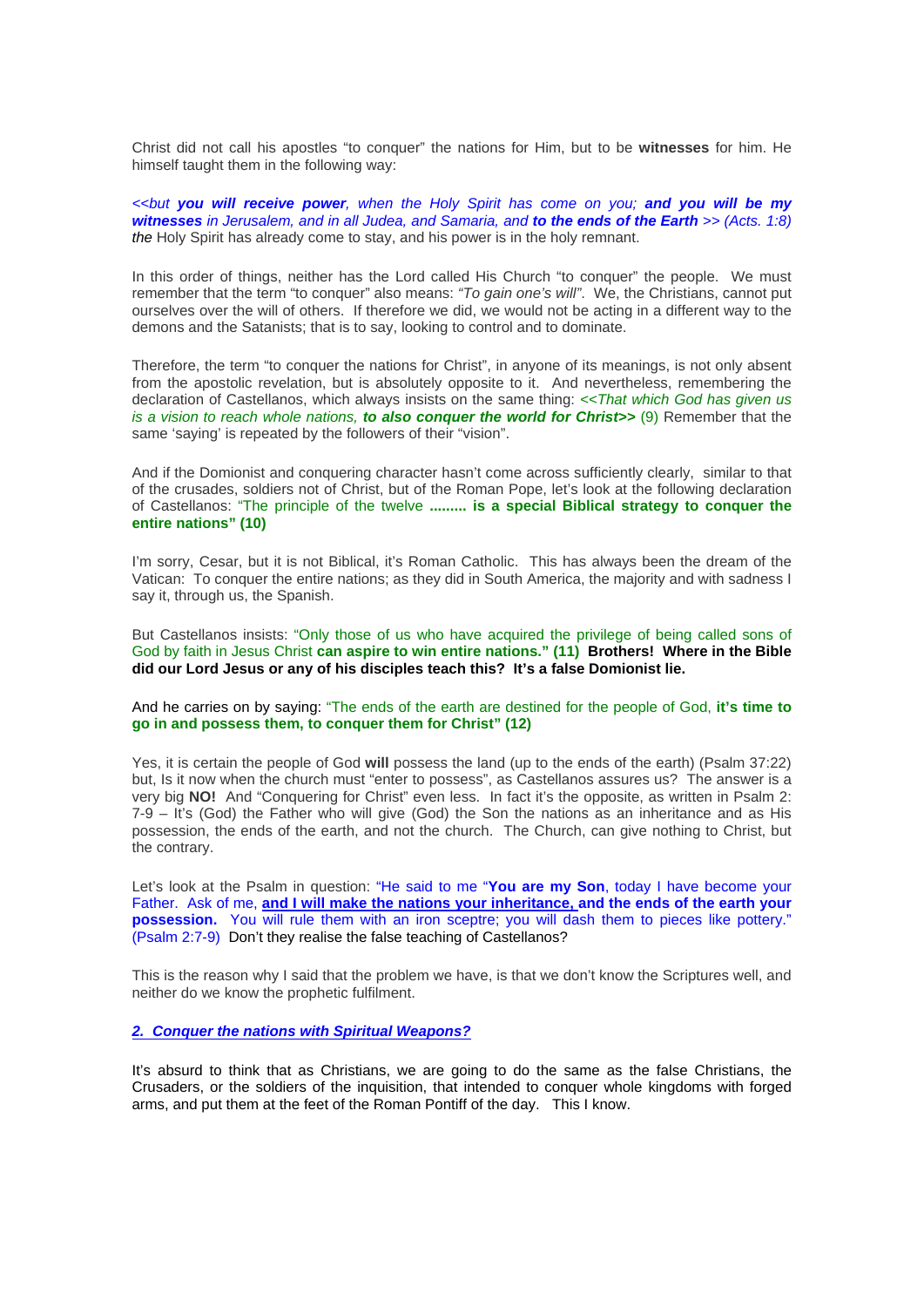But of course, as with all the evangelicals, we all have some knowledge of the Word (of God), so the high level Jesuits, the true army of the Vatican, the creators of the 'New World Order' that this world is anxiously waiting for, headed up by the 'Man of Lawlessness', and his 'False Prophet', (Rev 13), know that they cannot trick us anyway they wish. A priori, they won't tell us that we will 'conquer the nations for Christ' with fire arms, but they will try to trick us (as they are already doing and doing quite well) that we will achieve it with "spiritual weapons".

Firstly, does the Bible speak about "Spiritual weapons"? Of course it does: "For though we live in the world, we do not wage war as the world does. The weapons we fight with are not weapons of the world. On the contrary they have divine power to demolish strongholds" (2 Cor 10:3-4)

The Bible tells us about weapons that are not carnal, but powerful in God; we need them, in obedience and with the guidance of the Holy Spirit, to fight against the powers of this dark world, and against the spiritual forces of evil, etc (Eph. 6:12) with the aim of helping to fulfil the Great Commission (about which we will speak later); but what does Castellanos teach in respect to this?

The supreme leader of G12 is very ambiguous, typical of all those false teachers. He mixes one theme with another, so that the reader, who is not so accustomed to these things, will surely go off the track.

On one hand, he says: "The ends of the Earth are destined for God's people, **now is the time to go in and possess them...** (13) **The conquest is now**..." (14) From his own hand he says that we have to conquer the Earth up to the ends **now.** We have to understand this in a natural plain, because this is the sense that he gives, and he cites, taking it out of context, Psalm 2:7-8, which we have already analysed.

On the other hand, he intermixes the previous, "spiritualizing it". "We are conquerors, victorious people and full of faith, men and women of warfare who in the name of Jesus say: "I am strong"... The book of Ephesians speaks of a church that wars, that fights and triumphs, but many ignore those promises." (15)

The question here is, are we conquerors, victorious people, etc. and so in this way literally conquer the earth, and the ends of the earth? I ask this question, because this is the sense that Castellanos makes us believe.

Let's see, what does the Bible teach about being more than conquerors (winners)? Is it in the context of conquering the nations, (not) even "spiritually"? The answer is a huge No!

In first place, the Bible doesn't teach that we are "conquerors"; apart from those Spanish, who weren't even Christians, the Christian isn't a conqueror (as the greek word "nikomen", means "winner", and not "conqueror", in the sense we have already explained)

The Bible says that we are **"more than conquerors (more than winners)** through him who loved us" (Romans 8:37), and always in a very different context to that which Castellanos suggests. We are more than conquerors (winners) against the accusations of the devil; against condemnation; against tribulation; anguish; trouble, hardship, persecution, famine, nakedness, danger or sword (Rom 8:33-35). This has nothing to do with the teaching of G12.

Now let's look at the term "conquering". One takes what isn't his and takes it for himself. (This is to conquer, a more euphemistic way of saying "steal" or "rob")

Now let's look at the term "win / beat". One wins, for example, against all those things we have read in Romans 8:33-35. One who is more than a "conqueror" (winner), is one that obtains victory over sin, the devil and his traps and snares.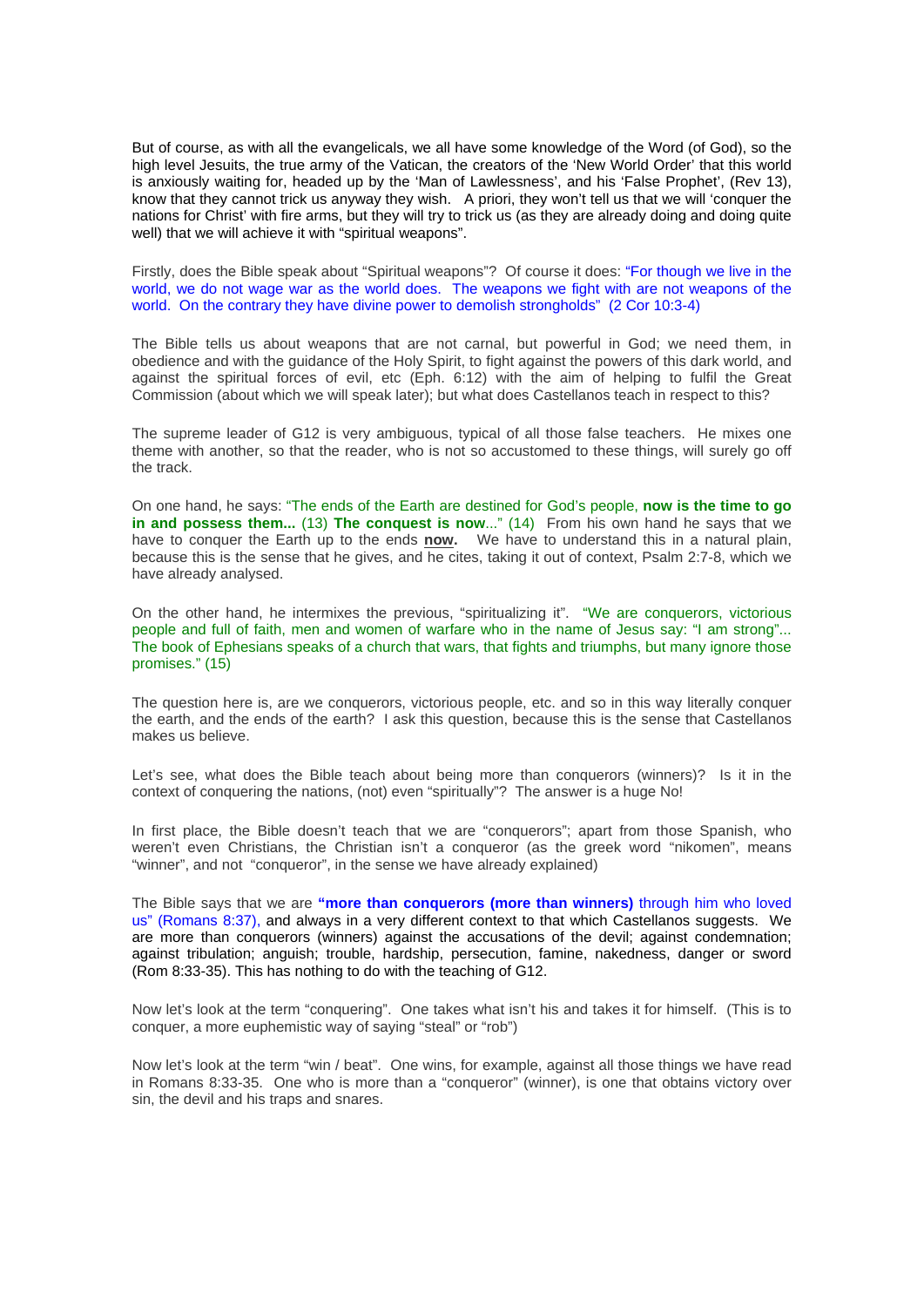We are a church that wages war, that fights and wins, but not against nations, to conquer them, or over people, nor to establish the Kingdom here and now, but to comply with the commandments of Christ, which are clearly expressed in New Testament doctrine.

And carrying on with the commentary about his ambiguity, we will decipher more from his confusing doctrine: "...remembering in every moment that we will win in the name of Jesus under whose feet, God has submitted powers and authorities, including the political authorities and economic, social and ecclesiastical powers and all lordship. Christ is the head and we as church are his body and in accordance to this, **we also constitute the feet of Jesus..." (16)**

So subtle, as well as misleading and deceptive, Castellanos teaches here that as we are the church, (and the church) being the feet of Jesus, we have the entire world under us (under our power). What a way of twisting things!

In first place, we are not the "feet of Jesus"! The Bible doesn't teach this anywhere. To say this is, at least, a lack of knowledge of the Bible. Is the Bride of Christ his feet?

As a consequence, a whole doctrinal set-up falls. If we don't have the whole (entire) world under us, then, obviously, we should not believe that in this present dispensation when our salvation hasn't been manifested yet, (1 John 3:2) we still haven't been glorified, and when The Lord still hasn't come back yet, we are going to "conquer the nations".

**However, and with an unlimited boldness,** Castellanos assures the conquering and the establishment of the visible kingdom by the church, if it follows the principals of the Government of twelve. He says here: *The conquering of our nations is given through the principle of the 12 and the cell vision" (17)* 

But the Bible doesn't teach that the Church has been entrusted with putting this world under the feet of Christ. He himself will do it in his glorious (second) coming, as from the moment of the call of the seventh angel (see Rev 11:15). Once he has done it, he will hand over the Kingdom to God and Father, when he has suppressed all dominion, all authority and power (1 Cor 15: 24). Meanwhile, Christ is sitting at the right hand of the Father, and it is HE Himself, the Father, the one who is putting all his enemies as a footstool for his feet (Psalm 110:1), and not the Church, Brothers and Sisters.

# *The Church doesn't reign yet -*

# *It is waiting for the King*

The true church isn't the protagonist (main player). It is the Bride that is waiting for the groom to come and look for her. The bride doesn't think about conquering the world, she thinks about the groom, Jesus: and obeys his commands (Matt 25:1-13) because she loves him (John 14:15)

Now it's like this, it causes a great sensation when they flatter you by saying, by being a conqueror, you are making it so that Christ can come back one day to reign! **How this inflates your ego!** And meanwhile, who doesn't want people to be converted to Christ, seeing their churches full of people coming to hear the Word and obeying it? But the separation line between the spiritual and carnal here is very subtle. Our motivations and attitudes should be analyzed in the light of the Holy Spirit.

For this reason, brother of G12, make a serious analysis of how your heart is before God, as we all should do! Otherwise one day our works, instead of being of gold or silver, will be of wood or worthless materials, and will be burnt in the testing fire, and be lost. (1 Cor 3:12-15)

*A paradigm shift*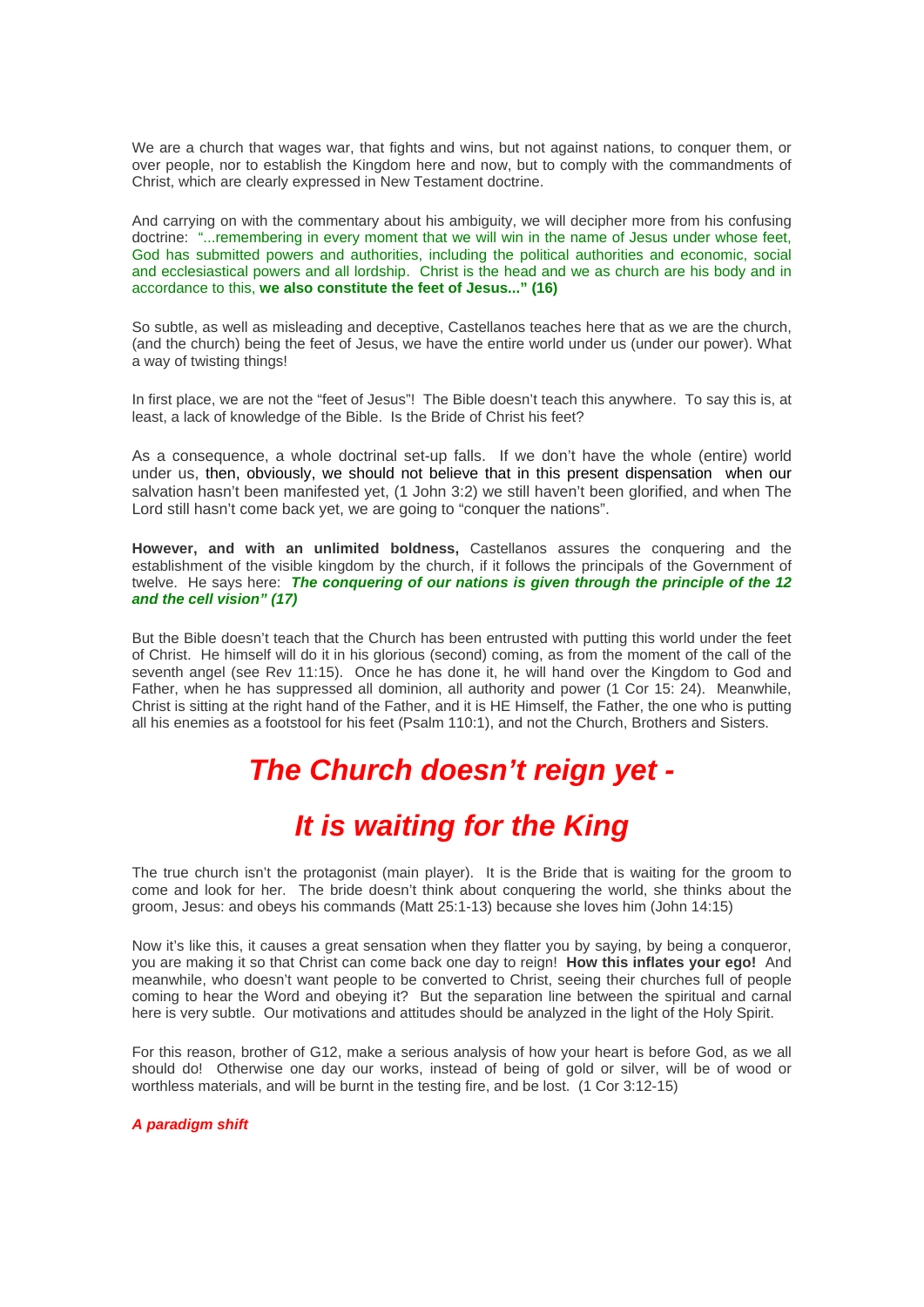In his zeal to convince about the vision, Castellanos wrongly writes: *"God yearns to establish a spiritual revolution in the Church, change the old mentality which affects the body of Christ and transmit the living essence of the Spirit to each believer to navigate in the river of power*" (18)



*Paradigm shift?* 

Let's go part by part. What's this old mentality that supposedly affects the body of Christ that Castellanos is talking about? What is it that God wants to do that he hasn't done yet? What type of absurd theology is the tutor of G12 presenting here?

Again, the "old paradigm" that must change to the "new paradigm", which is NEW AGE teaching. This is the teaching of Castellanos.

Brethren, is the body of Christ being affected by the old mentality, so that God wants to change the establishment with a "spiritual revolution"?

Doesn't the Bible say that: you are the Body of Christ? each of you is a part of it. In it there are apostles, prophets, teachers, workers of miracles, also those having gifts of healing, those able to help others, those with gifts of administration, and those speaking in different kinds of tongues. (1 Cor 12:27-28) What else can we add to what there already is, because God already did it?.

Isn't it also true that God has already given us the essence of his Spirit so that each believer can live in his power? (Acts 2)

In that case why this urge to change what God has already done and will not undo? Why is Castellanos, as the visible man of the "New Order" so interested in **moving the Church from its position in the Word (of God) to a position which it hasn't been assigned,** with the subsequent consequences? Easy to imagine!

And he carries on appealing to his listeners, writing like this: "*Now, the Lord is raising up an army of warriors integrated by men, women, young people and children trained in the use of spiritual weapons, handling the sword of the Word to* beat the enemy *and his entourage of demons in the name of Jesus. The conquering of the nations implies entering in spiritual warfare"* And with this he quotes Joel 3:9-10 (19),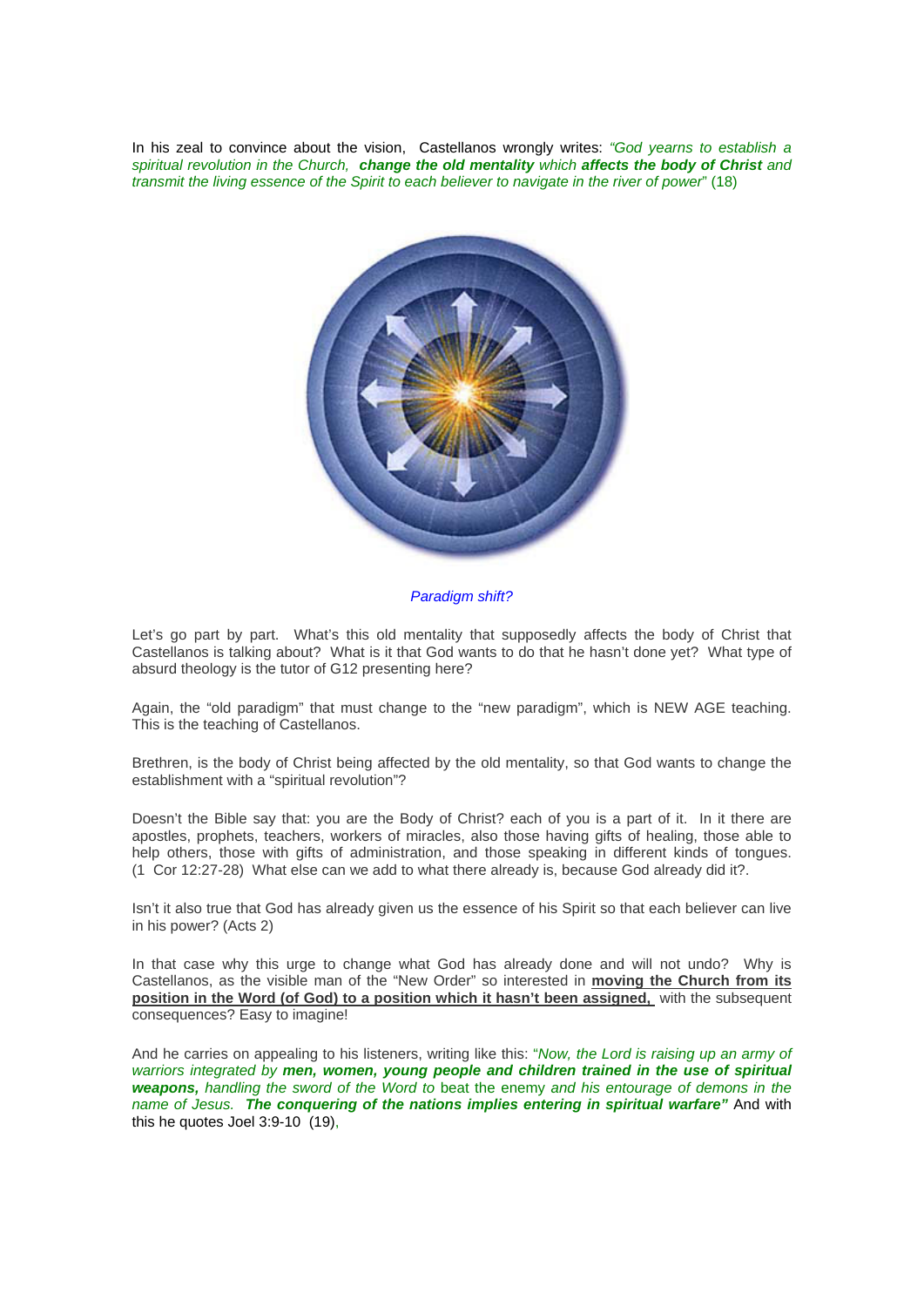As well as his absurd teaching that every believer is a *leader*, (appealing to the ego of the listener), in the same way the teaching that all believers are skilled in the handling of spiritual weapons is anti-Biblical. The Bible says: "I write to you, dear children, because your sins have been forgiven on account of his name. I write to you fathers, because you have known him who is from the beginning. I write to you, young men, because you have overcome the evil one. I write to you, dear children, because you have known the father. I write to you, fathers, because you have known him who is from the beginning. I write to you young men, because you are strong, and the word of God lives in you, and you have overcome the evil one. (1 John 2:12-14)

Clearly, the Word makes a distinction between the maturity of different believers and their consequences. Each and every member of the body of Christ is to fulfil a different and complementary function within the body, and also **each one is in a different phase of maturity.** It will always be like that until the Lord comes to take us with him. To teach something else is absurd.

On the other hand, **it has to be made quite clear that the purpose of spiritual warfare (Ef 6:12),**  *isn't the "conquering of the nations for Christ***".** The purpose of spiritual warfare **is the implementation of the will of God on this earth, in His time and in His way.** Not by all the binding and the casting out of demons (and this of course we have to do), are we going to eradicate the devil from this planet. The Lord himself will do this in his coming in Glory, and then will establish the Messianic Kingdom. (Rev. 20)

The text of Joel, "*Proclaim this among the nations: Prepare for war! Rouse the warriors! Let all the fighting men draw near and attack. Beat your ploughshares into swords, and your pruning hooks into spears. Let the weakling say, I am strong!",* that Castellanos transcribes as proof of his theory of the conquest of the nations, it has nothing to do with it here; it is taken out of context. (Joel 3: 9-10)

This "army of Joel" (\*), will be ready for the days of Armageddon, and won't be made up of "invincible Christians" as Castellanos says (the true church will have been taken up – raptured - a long time before), but however, contrary to this, it will be the hoards of the Antichrist, that in that time will march up against the Jews. Those Jews will be strengthened in Jesus Christ the Messiah, who they will have recently discovered and accepted for themselves. (Zach 12:8, 10) (Zac13: 1) (Rom 11:26-27)

Therefore, it isn't for this time, but that their role will be in the context of the war of Armageddon, (Zach 12:9) (Joel 3:12-15) (Dan 2:44) (Dan 9:27) (Dan 7:26-27) (Rev 16:13, 14, 16) (Rev 19:11-21) etc, the last and most devastating of all wars, which some call the third world war.

*(\* Joel's Army also called "Manifest Sons of God", is a Dominionist movement that teaches that in the last times a new generation of Christians will be lifted up, headed up by really impressive leaders,*  who will have supernatural power with which they will subdue the earth. G12 is part of this lie)

Once again, Castellanos takes a text out of context to make his own text; typical of all the false Dominionist teachers!

Well, we've gone over and over reasoning why the Lord doesn't want his Church to conquer the nations, and this is the strong point of "Castellanos". Another reason to emphasize that this "vision" is not form God.

### *3. The true mission of the Church*

With regards to the world and its inhabitants, the mission of the Church isn't to conquer the nations, but **to be witnesses of Jesus Christ** (Acts 1:8) taking the Gospel, the Good News of salvation to all who want to listen (Mark 16:15). It's also to make disciples of all nations.

"Then Jesus came to them and said, "All authority on heaven and earth has been given to me. Therefore **go and make disciples of all nations,** baptising them in the name of the Father, the Son and The Holy Spirit; and teaching them to obey everything I have commanded you. (Mat 28:18-20)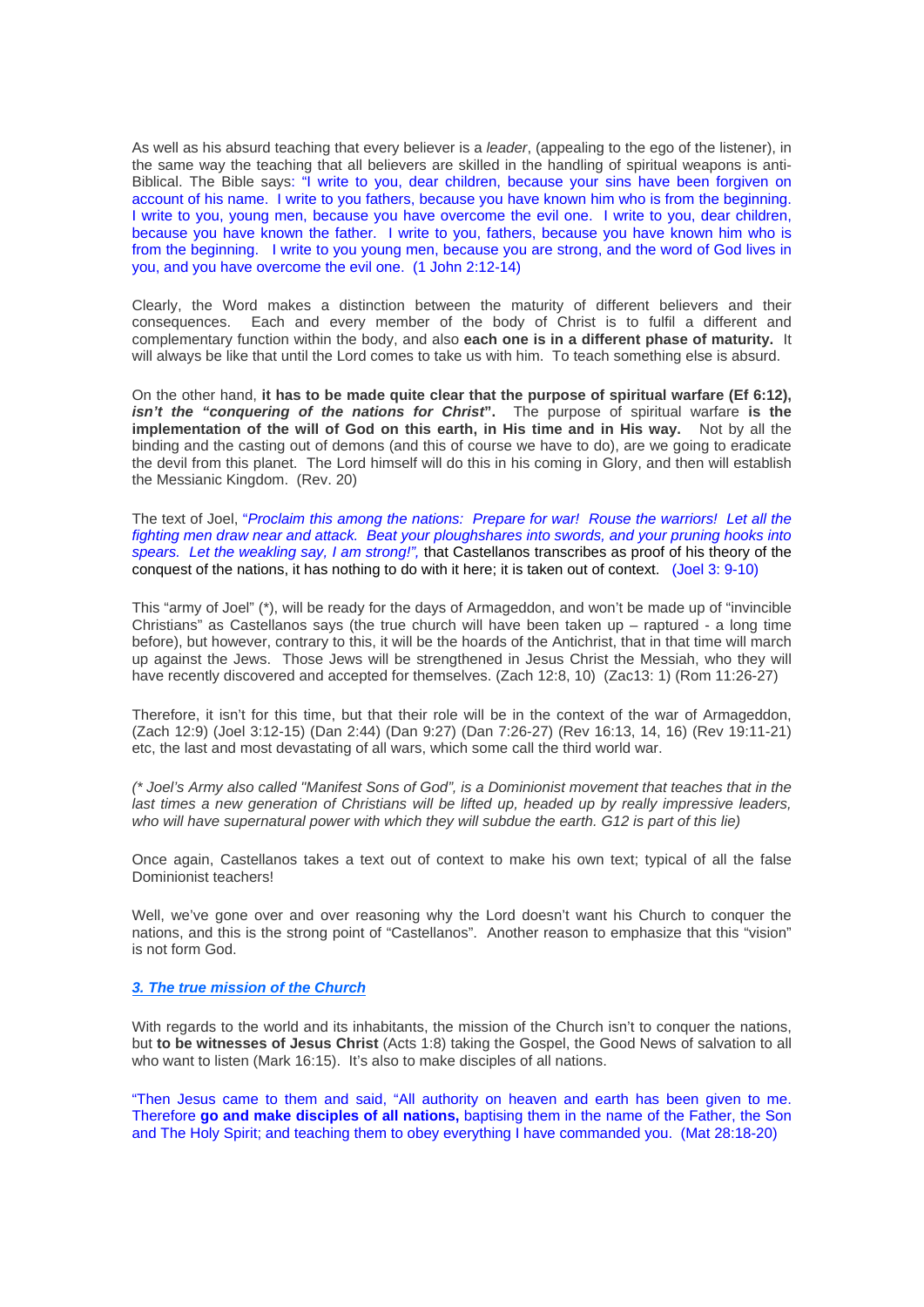This is what we call "The Great Commission". Something so easy to understand.

### *Disciple the nations?*

Sadly, G12 teaches something else. In a bad way, it twists the word "make disciples of all nations", and changes the text to "disciple the nations". Under the title: "*The vision is to unite all people*", an impropriate title from a Biblical point of view, as the Gospel wasn't given "*to unite all people*", but for the salvation of the individual among all people, Castellanos writes:

*"On rising from the dead, the Lord said to his disciples*: "All power is given to me in the heaven and on the earth. Therefore, go and make disciples of the nations". And he adds by saying – *"Let's note that he didn't say "Go and make disciples in the nations" limiting the task to the reach of a few believers in each country, but that the invitation was clear to win peoples, tribes, tongues and entire nations"* (20)

**How Castellanos misses the truth!** Of course the Lord Jesus said what he said, and didn't say what Castellanos said.

The Lord commanded, just as the Gospel clearly states, that we were to make disciples of all the nations, because salvation is individual and personal, not to convert *"entire nations*", because this is not possible. The Bible says: "Not everyone has faith" (2 Thes 3:2)

What Castellanos teaches, is nothing less than "Christianize" everybody, and "disciple the nations". This is mere dominionism, characteristic of the deep depths of the Vatican, of the great whore of Revelation 17.

To prove this false doctrine, he mentions the following scripture, but here twisted: "The kingdom of the world has become the kingdom of our Lord and his Christ, and he will reign for ever and ever." (Rev 11:15) (21) Yes it is true that the kingdoms of this world have come under the Lord and his Christ - in the Economy of God - but in fact are they now? Are the kingdoms of this world carrying out the perfect will of God? are they obeying the Lord? Of course not! When will that happen then?

Well, the very same Word of God tells us, and this is what **Castellanos knowingly has omitted:** 

### *"The seventh angel sounded his trumpet, and there*

*were loud voices in heaven, which said:* "*The kingdom of the world has become the kingdom of our Lord and his Christ, and he will reign for ever and ever*." (Rev. 11:15)

**Has the seventh angel sounded his trumpet yet? Have any of the trumpets sounded yet?** 

No!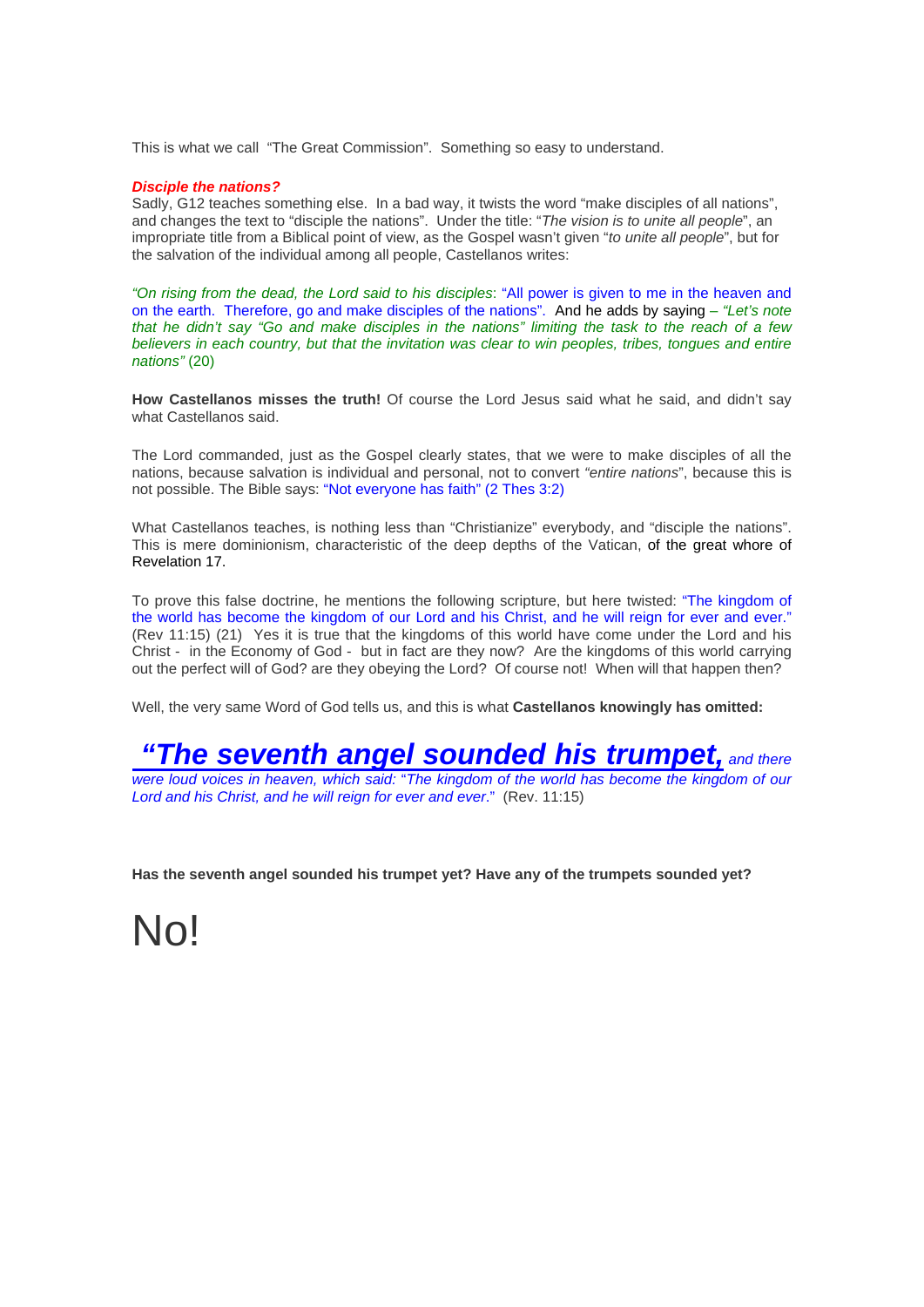

### *The seventh trumpet – NO, it hasn't sounded yet!*

If we look at the context, the seventh trumpet will sound at the end of the Great Tribulation; just right before the Glorious coming of our Lord Jesus Christ to fight against the Beast Antichrist and the False Prophet, (Rev 19:11-21) to whom, nowadays, men and women of the "New World Order" are serving and are preparing their way. Then, the devil will be chained for a thousand years in the abyss. (Rev 20:1-3)

*4. Consequences for believing that we are going to conquer the nations for Christ*

Having reached this point, someone would ask me, and what if G12 believes in the conquest of the nations, even if it's not Biblical?

Well in first place I would say that **if it's not Biblical and furthermore Anti-biblical, as it is, it's sin to believe it;** but there is more. There are consequences. The worst consequences will be for all those that persevere in the deceit, actually come to apostasy of the faith, because the problem is that one lie leads to another, and another...

### *Error*

Firstly we have the error. This error is to come to believe in the *triumphant (teachings)* as a real base. It is a triumphant teaching by-product to believe that the Church is by faith "conquering the nations for Christ". This triumphant teaching will become deception when this assumed faith, which is presumption, starts to fade out, because such a thing (the conquering of the nations for Christ) will never happen.

This error, and to persevere in it, leads relentlessly to deception, false hope, a later cooling down of the faith, and a path to apostasy.

### *The false relaxing that is produced in believing that the Lord will still delay his coming*

As according to G12, the nations have to be conquered before the Lord returns, this can lead to lowering the defences, and stopping watching and praying (Luke 21:36); getting over-caught up with the things of this life; wasting time in things that are not worth taking advantage of; being unaware of the spiritual reality that is being produced around us; believing the lie that now is the time to reach through "your faith" your dreams and personal ambitions; believing that by giving a lot of offerings to the preachers of prosperity, a great spiritual investment is going to be made that will be transformed in prosperity and healing for this time, while through "the vision" the Kingdom is established. Being generally tricked, tied and blind.

### *Losing the liberty that Christ won for each one, fear of the leader*

When one comes to believe that now is the time to conquer the nations, then one easily comes to accept that a correlation of **command** or **hierarchy in the church** (Roman Catholic (style),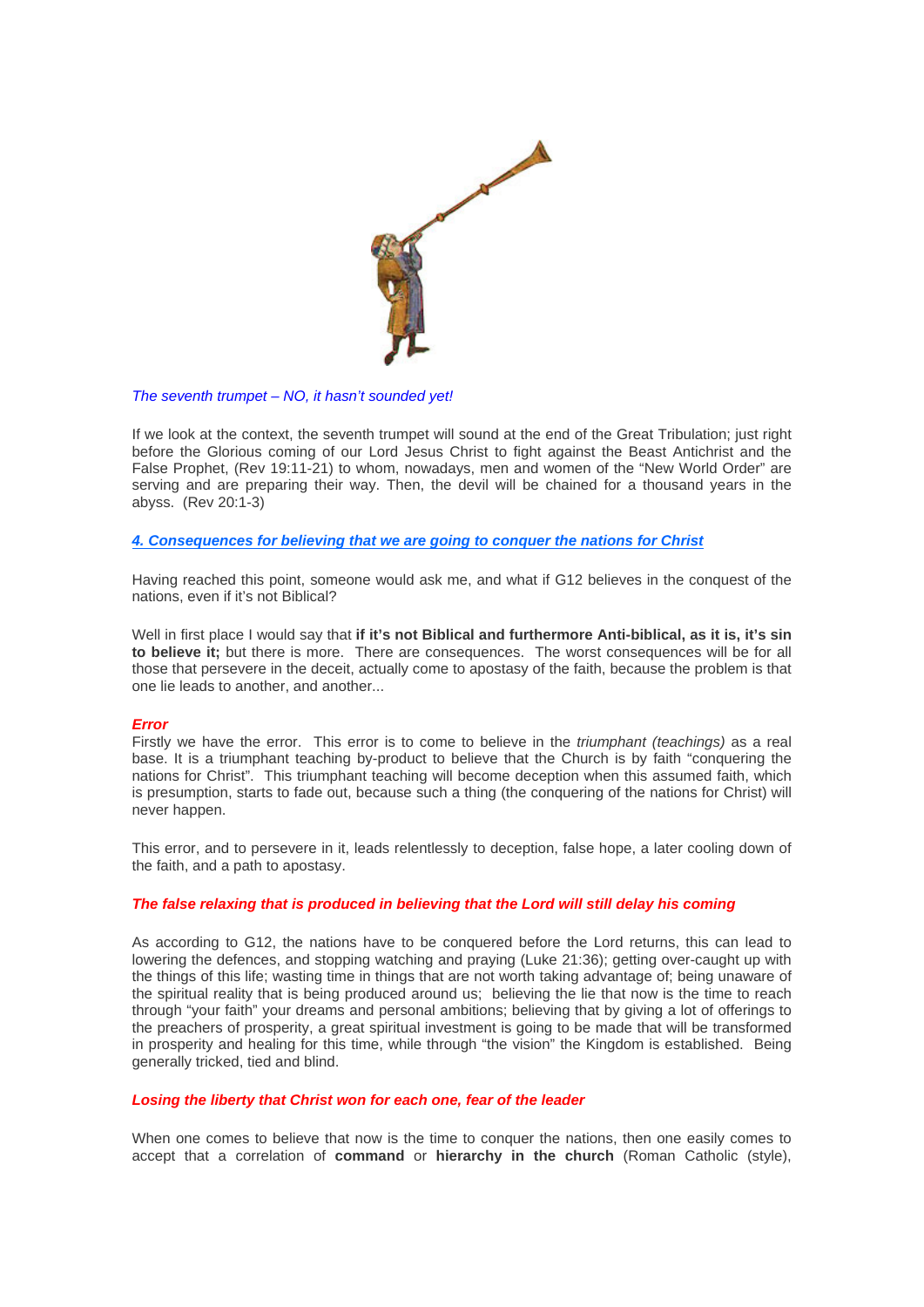necessarily must be established. For this reason G12 is organised in pyramid form. Logically, if the kingdom has to be established, command chains have to be established, and (there has to be) subjection to leaders without questioning and protesting. The **Pastor Victor Pino Gamboa**  expounding on Charismaticism says about the question: "*There is a tendency to abuse the use of*  power, so that the leaders of higher ranks assume dictatorial positions; "They are the anointed of *God, the untouchables"* (22)

In fact, a "fear of the leader" is transmitted above the fear of God, making the followers of G12 more aware of the opinion and orders of the immediate leader (and what could we say about the more superior leaders) than what the word of God teaches.

### *Boiling pot for the heresies*

Also in this way, it's very easy to introduce new heretical doctrines in the minds of those accustomed to obey and submit without complaining. In this way the sheep of G12 and of the new Dominionist movements in tune with G12, are obliged to *eat* all they are given.

There is no possibility or liberty to question anything, and the control over the individual is constant. The abuse, therefore, is evident. I will continue transcribing what an **ex-leader of G12 has expressed.** *"I have had the opportunity to have belonged to this vision for 6 years.... I was leader of the youth, minister of worship, I ministered in the "encounters", was teacher in the "school of*  leaders"... It was announced a few months ago that Castellanos is working on a type of "manual of *interpretation of the Bible" applied to G12.... Therefore, in a few years, the Reina Valera (a Spanish version of the Bible) won't be read any more – but the Bible of Castellanos***."** (23)

### *A great loss of Spiritual Blessing*

We read in Revelation 22:18, 19 "I warn everyone who hears the words of the prophesy of this book: **If anyone adds anything to them, God will add to him the plagues described in this book. And if anyone takes words away from this book or prophesy, God will take away from him his share in the tree of life and in the holy city, which are described in this book."** 

These are warnings to take into account; they are not exaggerated, because God never exaggerates. His word is precise and fits exactly with the truth.

**a) The Galatians added the circumcision to the Gospel, degrading the Gospel.** 

**b) Rome added to the Scripture its own tradition, even lifting them up to the same level, spoiling it (the Scripture).** 

### **c) G12, takes away and twists much of the book of Revelation**

By following the claim of "now is the time to conquer the nations", G12 necessarily excludes, omits and twists a lot of the things exposed in the Book of Revelation. Let's look at some of these possible things:

(They state – in error):

- The denial of the Rapture (pre-tribulationists) of the Church, attributing this act, if it were so, to the elimination of the wicked (those who are a stumbling block for the "conquest of the nations") (Rev 4:1-2)  $\{Also see 1<sup>st</sup> Thessalonians 4:13-18\}$
- Confirm that the Faithful Remnant will go through the tribulation
- With respect to the persons of the Beast Antichrist and the False Prophet (Rev 13), they say that they are impersonal (and not 2 real characters as the Bible says they are)
- The omission of Israel (Rev 7; 1-8) (Rev 12). What is called Replacement: The Church replaces Israel completely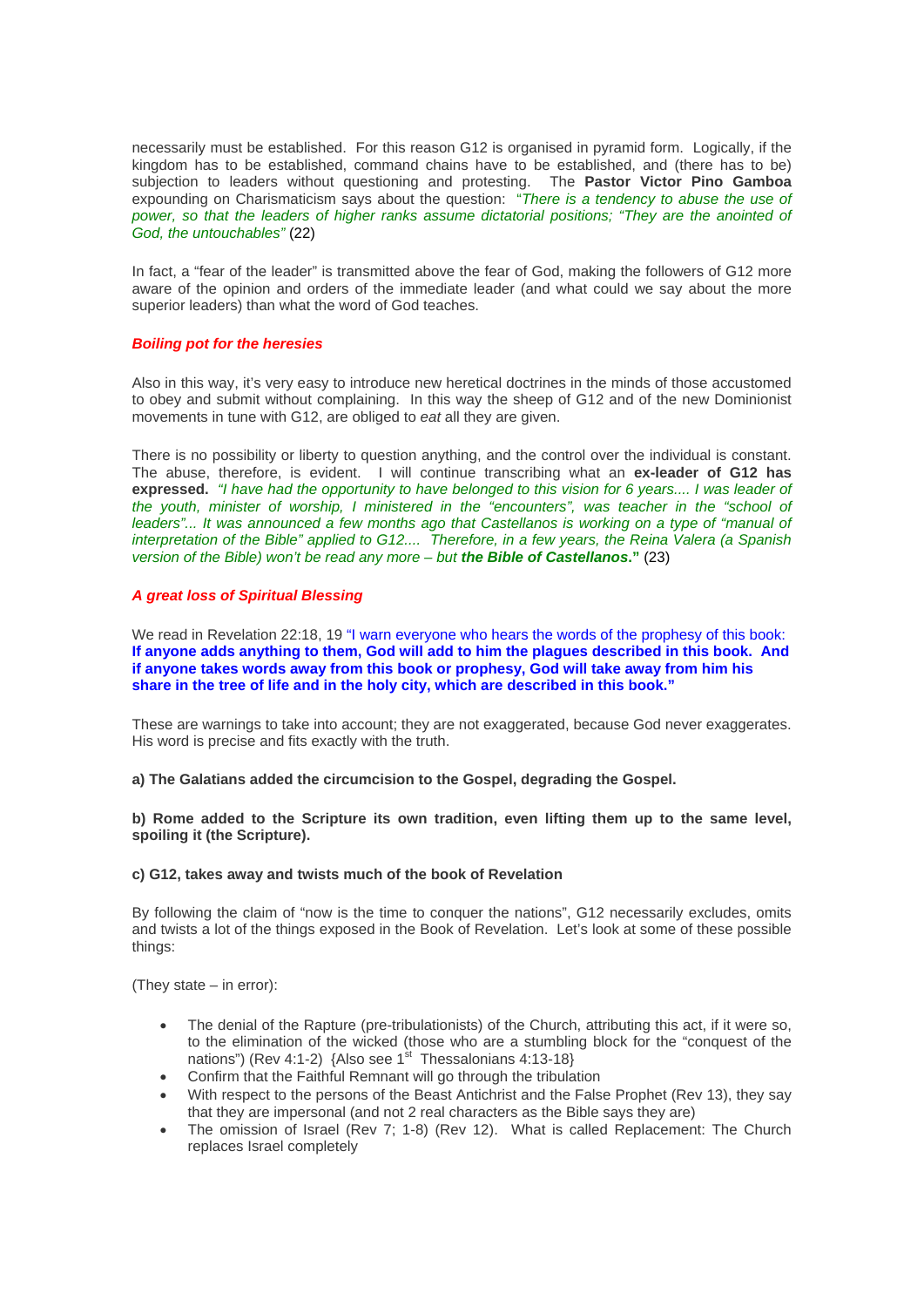- The denial of the judgements and the plagues against this world (Rev 6) (Rev 8) (Rev 9) (Rev 14) (Rev 16)
- The denial of the literality of the 2 Witnesses as defined persons (Rev 11)
- The exclusion of the condemnation of the Great Prostitute as it is in reality (Rev 17)
- The denial of the Millennium as an act immediately after the glorious coming of the King of kings and Lord of lords, for believing that now is the "conquest of the nations" {instead of the Biblical version which says that Jesus Christ will do it himself}

This desire of the soul to "lift up and take the earth", is causing thousands of sincere Christians to go in the same direction as the Antichrist and his False Prophet, intending to establish a world kingdom on earth before the glorious coming of Christ.

### *5. Concluding*

Each time a part of the Church intends to "Conquer the nations", in other words, establish the Kingdom, this sector is converted for moments in **Antichrist.** Why? Because **it's taking the place of Christ,** because **Only Jesus Christ will take the Kingdom when he comes (Rev 20)**

The principal is this: All disobedience to God is concession and the right and power to the devil. And here no one can say that Christians are ignorant, giving excuses or justifying ourselves in this supposed lack of knowledge about it.

We can't, because ignorance doesn't exempt us from responsibility; and ignorance doesn't have any justification, because the Word of God is in our hands, to know it, and to obey it.

God Bless to all.

© Miguel Rosell Carrillo; Pastor of "Centro Rey," Madrid, Spain. June 2006 [www.centrorey.org](http://66.249.93.104/translate_c?hl=es&ie=UTF-8&oe=UTF-8&langpair=es%7Cen&u=http://www.centrorey.org/&prev=/language_tools) [centrore@tiscali.es](mailto:centrore@tiscali.es)

Translated by Phil Fisher

### **Notes:**

1. Testimony received by e-mail from Sorie Angel Granados; "Pastora of multitudes".

2. Ibid.

3. César Castellanos Domínguez; translated from "Liderazgo de éxito a través de los doce", pg. 153. (the Spanish version of "Successful Leadership through the Government of Twelve " – page 153) 4. Ibid; pg. 279

5. César Castellanos; "Primera Palabra" (Spanish version of "First Word")

6. César Castellanos Domínguez; "Liderazgo de éxito a través de los doce", pg. 247 (the Spanish version of "Successful Leadership through the Government of Twelve " – page 247)

7. Ibid; pg. 392

8. Diccionario de la Lengua Española. (Dictionary of the Spanish Language)

9. César Castellanos Domínguez; "Liderazgo de éxito a través de los doce", pg. 392 (the Spanish version of "Successful Leadership through the Government of Twelve " – page 392)

10. Ibid; pg. 153 11. Ibid; pg. 393 12. Ibid. 13. Ibid; pg. 393 14. Ibid; pg. 395 15. Ibid. 16. Ibid; pg. 396 17. Ibid; pg. 397 18. Ibid; pgs. 394-395 19. Ibid; pg. 395

20. Ibid; pg. 394

21. Ibid.